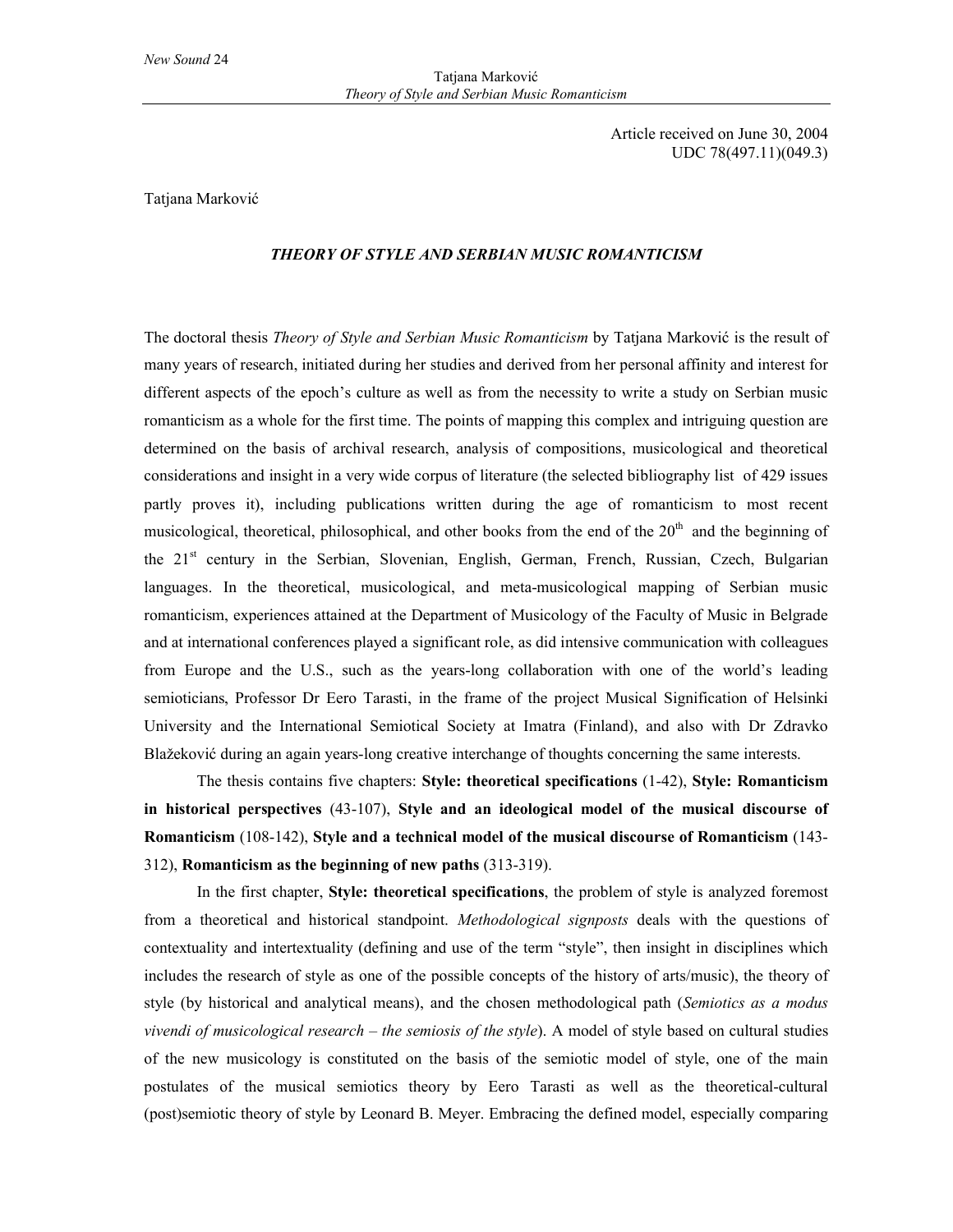it with the traditional definitions of style, was the basis for further steps in researching Serbian music romanticism within the coordinates of European (in the first place, Austro-German) music romanticism.

After providing a multilayered definition of style, it seemed necessary to shed light on the romanticism itself. Consequently, the second chapter **Style: Romanticism in historical perspectives** contains considerations on the reception of romanticism from the romanticists' time to date, especially including the problem of incoherency of the period, followed by considerations on romanticism from the sociosemiotical point of view, on the example of founding and profiling romanticism in Serbian society, policy, culture and arts, and ending with an investigation of the problem of  $19<sup>th</sup>$ -century music periodization. This was done by establishing a relationship with the classical style, pre-romanticism, Biedermeier, neo/post/romanticism, and realism. In that way, the aesthetical frames of the style were widened, and a model of the style as the sociosemiotical cultural communication model constituted.

In accordance with the semiotical interpretation of style via a discourse on music, based on ideological and technical/technological models on the manifest level and structures of communication and signification on the immanent level, the diachronic and synchronic defining layers of an ideological model of music discourse on romanticism are determined, that is, the philosophy, aesthetics, and rhetoric of romanticism (**Style and ideological model of the musical discourse of Romanticism**). The European frames of Serbian philosophical and aesthetical thoughts are monitored diachronically, from the Krugian orientation to Svetozar Marković's positivism, while a synchronic view is based on defining topics such as inspiration, imagination, the status of music, the artist as genius.

A technical model of the musical discourse on romanticism is considered after the ideological (**Style and technical model of the musical discourse of Romanticism**), ranging from the structures of communication to the structures of signification, in coordinates of discourses on music romanticism (discourse on folklore, discourse on patriotism, discourse on lyricism). In this, central and most comprehensive chapter, with the help of signs systematized in codes as social institutions or systems of cultural conventions, the "mechanisms of events" (Umberto Eco) are determined in two spheres of 19thcentury culture (Habsburg, Ottoman) as well as the ways in which they influenced the constitution of Serbian music romanticism, signified mainly by the establishing of a bourgeois class. The mentioned mechanisms are contemplated mainly via an institutional network (salon music, music education, theatre, choral societies, The Union of Serbian Choral Societies, United Youth of Serbia). Therefore, the structures of communication are formed through newly established institutions and the profiling of the foregoing discourses on music romanticism: firstly connected, and then clearly defined as separate. Besides the establishment of bourgeois institutions, this process was accomplished through communicative music isotopes as rhetorical formulas of sorts in compositions of a discourse on folklore (writing down folk songs, harmonisations, settings and stylization of folk melodies; plays with singing on topics related to country life, church music as an aspect of communication), along with the cause of the phenomenon and issue of the (non)acceptability of the term "national style", and a discourse on patriotism (anthems, battle songs, plays with singing about historical topics), a compounded discourse on